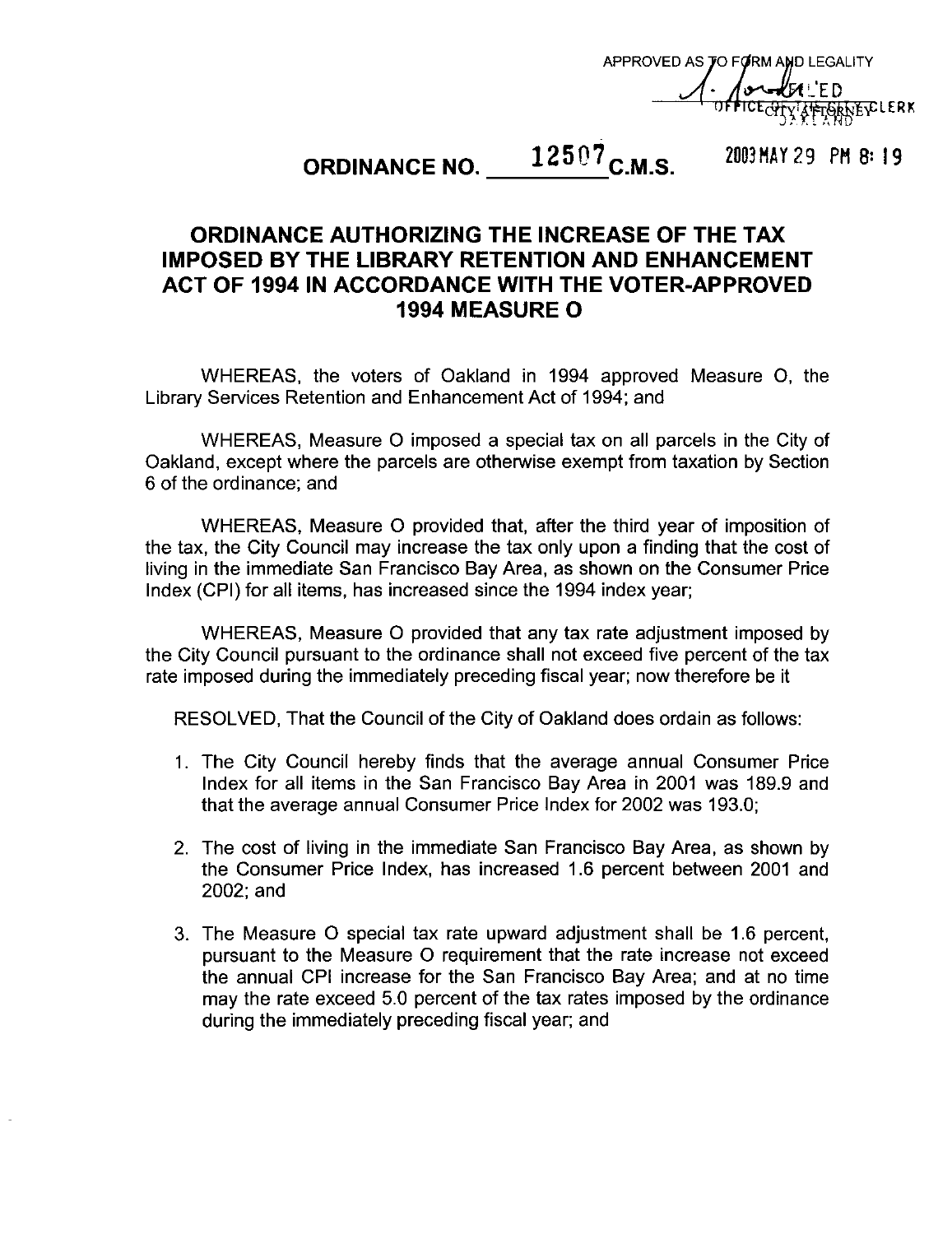4. The following rate structure will be imposed **on** parcels within the City of Oakland effective July 1,2003 for FY 2003-04:

| Parcel Type                              | Current<br>Parcel Rate | Proposed<br>Increase | FY 2003-04<br><b>Parcel Rate</b> |
|------------------------------------------|------------------------|----------------------|----------------------------------|
| <b>Single Family Residential Parcels</b> | \$35.49                | <b>SO 57</b>         | \$36.06                          |
| <b>Multiple Unit Residential Parcels</b> | \$24.24                | \$0.39               | \$24.63                          |
| Non-Residential Parcels                  | \$18.18                | \$0.29               | \$18.47                          |

### **Measure 0 Tax Rate Increase**

**Introduction Date: JUN o** *5* **2003** 

**JUN 1 9 2003**  IN COUNCIL, OAKLAND, CALIFORNIA,  $,2003$ 

PASSED **BY THE FOLLOWING VOTE:** 

- AYES **BROOKS, BRUNNER, CHANG,**
- **NADEL, REID, QUAN, WAN**

NOES –  $\alpha$  **AND PRESIDENT DE LA FUENTE** – **8** 

ABSENT -  $\varnothing$ 

ABSTENTION  $-\vec{\mathcal{D}}$ 

**ATIE** 

**CEDA FLOYJ** City Clerk and Clerk of the Council of the City of Oakland, California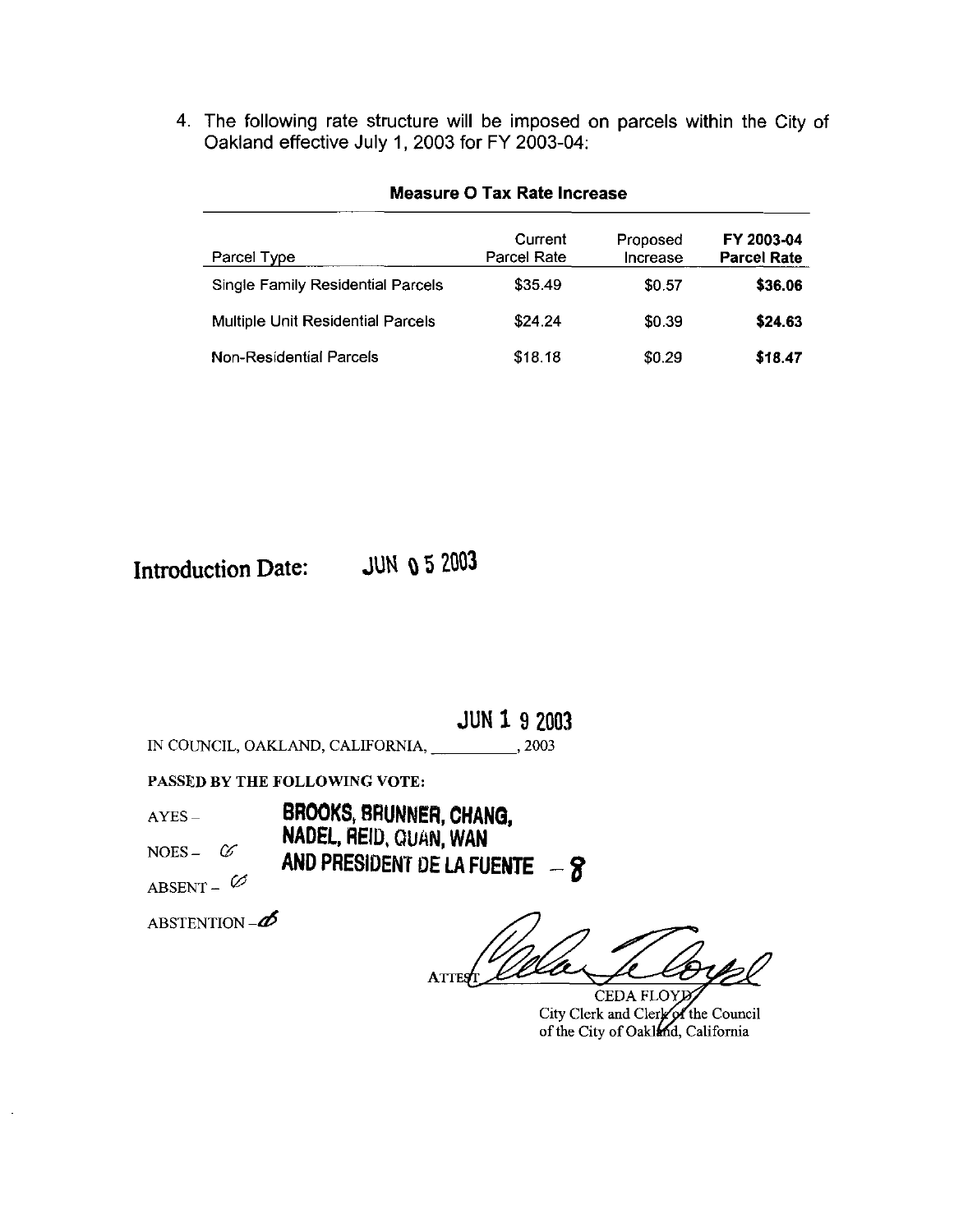#### **FULL TEXT OF MEASURE O**

#### LIBRARY SERVICES RETENTION AND ENHANCEMENT ACT OF 1994

Be It Ordained by the People of the City of Oakland as follows:

#### Section 1. TITLE AND PURPOSE

- (A) Title. This Ordinance may be cited as the "Library Services Retention and Enhancement Act of 1994."
- (B) Purpose. The tax imposed under this Ordinance is solely for the purpose of raising revenue necessary to retain and enhance library services in the City of Oakland.

In recognition of the potential hardship on low-income families and enterprises, the irdinance provides a complete exemption from the tax for low-income homeowners, on-profit residential hotels, schools, hospitals, churches, and land used for agricultural urposes.

The Library Services Retention and Enhancement Act of 1994 is for the sole urpose of raising revenue that will be utilized for library services. This special tax is ot an ad valorem tax on real property nor a transaction tax nor sales tax on the sale f real property within the City.

#### Section 2. USE OF PROCEEDS

The proceeds of this tax may only be used in accordance with the following ibjectives:

- 1. to keep neighborhood libraries open a minimum of 5 days per week;
- 2. to retain availability of library services at the Main Library 7 days per week;
- $3.$ to enhance and expand library collections:
- $\ddot{a}$ . to provide educational and cultural programs for youth in every library;
- to expand library-based programs in support of literacy, lifelong learning and 5. Information technology; and
- 6. to operate an African-American museum and library program.

#### Section 3. DEFINITIONS

For purposes of this Ordinance only, the following terms shall be defined as set forth below:

- $(A)$ "Bullding" shall mean any structure having a roof supported by columns or by walls and designed for the shelter or housing of any person, chattel or property of any kind. The word "Building" includes the word "structure".
- (B) "Exempt Organization" shall mean a nonprofit organization that is exempt from taxation under Section 501(c)(3) or Section 501(c)(4) of the Internal Revenue Code.
- (C) "Family" shall mean one or more persons related by blood, marriage or adoption, who are living together in a single Residential Unit and maintaining a common household. Family shall also mean all unrelated persons who live together in a single Residential Unit and maintain a common household.
- (D) "Hotel" shall mean any Building, or portion of a Building that is occupied or Intended or designed for Occupancy by Translents for dwelling, lodging or sleeping purposes, and includes any hotel, inn, tourist home, house, motel, studio hotel, bachelor hotel, lodging house, rooming house, apartment house. dormitory, public or private club, mobile home or house trailer at a fixed location, or other similar Building or portion thereof.
- (E) "Improvements" shall mean all Buildings, structures, fixtures, fences and paving in the City erected or affixed to land, and all items which are permanently affixed to land which have become a part of real property by having been physically incorporated therein or permanently affixed thereto.
- (F) "Non-Residential" shall mean all parcels that are not classified by this Ordinance as Residential Units, and shall include, but not be limited to, Industrial, commercial and institutional improvements, as well as Vacant Parcels.
- (G) "Occupancy" shall mean the use or possession, or the right to the use or possession of any room or rooms or portion thereof, in any Hotel for dwelling, lodging or sleeping purposes.
- (FI) "Operator" shall mean the Person who is a proprietor of a Hotel, whether in the capacity of owner, lessee, sublessee, mortgagee in possession, licensee or any other capacity. Where the Operator performs his functions through a managing noent of any type or character other than an employee, the managing agent shall be deemed an Operator for the purposes of this Ordinance.
- "Owner" shall mean the Person having title to real estate as shown on the most  $(n)$ current official assessment roll of the Alameda County Assessor.
- (J) "Parcel" shall mean a unit of real estate in the City of Oakland as shown on the most current official assessment roll of the Alameda County Assessor.
- "Person" shall include individuals, and for profit and non-profit organizations. including, but not limited to, corporations, partnerships, business associations and trusts.
- (L) "Possessory Interest" as It applies to property owned by any agency of the government of the United States, the State of California, or any political subdivision thereof, shall mean possession of, claim to, or right to the possession of, land or improvements and shall include any exclusive right to the use of such land or Improvements.
- (M) "Residential Unit" shall mean a Building or portion of a Building designed for or occupied exclusively by one Family.
- (N) "Translent" shall mean any individual who exercises Occupancy of a hotel or is entitled to Occupancy by reason of concession, permit, right of access, license or other agreement for a period of thirty (30) consecutive catendar days or less, counting portions of calendar days as full days. Any individual so occupying space in a Hotel shall be deemed to be a Translent until the period of thirty (30) consecutive days has elapsed.
- (O) "Vacant Parcel" shall mean an unimproved Parcel, but shall not include unimproved Parcels which have been dedicated as open space or parklands.
- (P) "Main Library" is defined as the central library of the Oakland Public Library system.
- (Q) "Library Collections" are defined as books, magazines, newspapers, electronic databases and equipment that facilitates the use of those items, materials for public use that are in video and audio formats, as well as learning materials. used to enhance reading and literacy skills.

#### Section 4. IMPOSITION OF PARCEL TAX

There is hereby imposed a special tax on all parcels in the City of Oakland, except where the parcels are otherwise exempt from taxation by Section 6 of this Ordinance

The tax Imposed by this Section shall be assessed to the Owner unless the Owner is by law exempt from taxation, in which case, the tax imposed shall be assessed to the holder of the Possessory Interest in such parcel, unless such holder is also by law exempt from taxation.

PR-004.003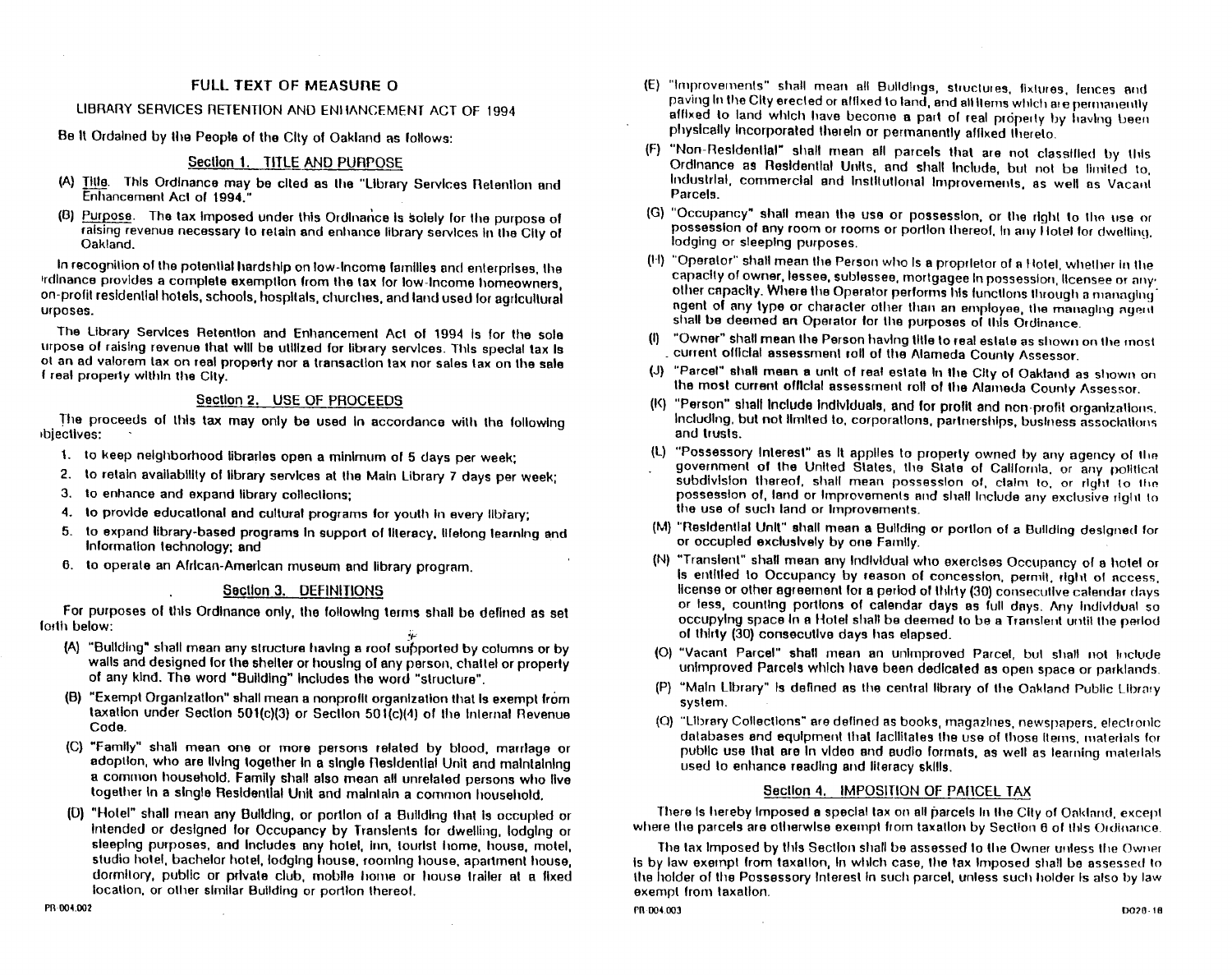The tax hereby imposed shall be at the following rates:

- (A) For all single family Residential Parcels, the tax shall be at the annual rate of \$29.28 per Parcel.
- (B) For all multiple unit Residential Parcels, the tax shall be at the annual rate of \$20 per Residential Unit located on such Parcels, with the following exception: If a majority of the Residential Units have been vacant for 6 months or more. the rate shall be reduced by 50% to \$10.00 per Residential Unit located on the Parcel.
- (C) For Non-Residential Parcels, the tax rate shall be at the annual rate of \$15 for every Single Family Residential Unit Equivalent. Single Family Residential Unit Equivalents will be based on square footage and frontage and by land use category as follows:

| LAND USE CATEGORY | <b>FRONTAGE (FT)</b> | <b>AREA (SF)</b> |
|-------------------|----------------------|------------------|
|                   |                      |                  |
|                   |                      |                  |
|                   |                      |                  |
|                   |                      |                  |
|                   |                      |                  |

Example: assessment calculation for a commercial or institutional parcel with a frontage of 160 feet and an area of 12,800 sq. ft.:

| Frontage                                             | Area                 |  |                              |  |  |
|------------------------------------------------------|----------------------|--|------------------------------|--|--|
| 160 FT                                               | 12,800 SF            |  |                              |  |  |
| 80 FT/SFE = 2 SFE; $\overline{6,400}$ SF/SFE = 2 SFE |                      |  |                              |  |  |
| 2 SFF                                                | $\ddot{\phantom{1}}$ |  | $2$ SFE = 4 SFE:             |  |  |
|                                                      |                      |  | $4$ SFE $\times$ \$15 = \$60 |  |  |

#### Section 5. HOTELS

The tax imposed by this Ordinance shall be imposed on each Hotel within the City In accordance with the following:

- 1. Residential Hotels. If rooms in a Hotel were occupied by individuals who were not Translents for 80% or more of the previous fiscal year, such Hotel shall be deemed a Residential Hotel, and such rooms shall be deemed Residential Units and shall be subject to the Parcel tax Imposed on Residential Units. The remainder of the Building shall be subject to the applicable Square Footage tax computed in accordance with the Single Family Residential Unit Equivalent calculations.
- $2<sub>1</sub>$ Translent Hotels. Notwithstanding the previous subsection, if 80% or more of the Operator's gross receipts for the previous fiscal year were reported as rent received from Translents on a return filed by the Operator in compliance with Section 5, Article 20 of the Oakland Municipal Code (commonly known as the Uniform Translent Occupancy Tax of the City of Oakland), such Hotel shall be deemed a Transient Hotel. The entire Building shall be deemed a Non-Residential Parcel, categorized as Commercial, Industrial, and shall be subject to the Square Footage and Single Family Residential Unit Equivalent calculations set forth in Section 4(C), and the Parcel tax imposed on Residential Units shall not apply.

#### Section 6. EXEMPTIONS

The tax imposed by this Ordinance shall be subject to the exemptions set forth in this section.

- Low-lincome Homeowner Exemption. Exempt from this tax are owners of single-family Residential Units in which they reside whose combined Family Income, from all sources for the previous calendar year, is at or below the Income level qualifying as "very low-income" for a Family of such size under Section 8 of the United States Housing Act of 1937 [42 U.S.C.A. Sections 1437 et. seq.,) for such year. Owners must apply for the exemption provided for in this section annually by petition to the Director of Finance of the City of Oakland In the manner and at the time set forth in procedures established by the Director of Finance. Such petitions shall be on forms provided by the Director of Finance and shall provide such information as the Director of Finance shall require, including, but not limited to, federal income tax returns and W-2 forms of owner-occupants eligible for this exemption.
- (B) Low-Income Residential Hotel Exemption. Notwithstanding the apportionment requirements of Section 5.1 above, there are exempt from the. tax Imposed by this Ordinance Owners and Operators of Residential Hotels, owned and operated by Exempt Organizations or by limited partnerships in which the controlling general partner is an Exempt Organization. This exemption shall only apply if the Residential Hotel is subject to a recorded regulatory agreement between the Owner and the State of California or a federal or local public agency, and if, pursuant to such regulatory agreement. The Owner is obligated to maintain rents in the Residential Hotel at "affordable" levels and rent to "low Income" persons as such terms are defined in the applicable regulatory agreement. Owners must apply for this exemption to this tax annually by petition to the Director of Finance of the City of Oakland in the manner and at the time set forth in procedures established by the Director of Finance.

#### Section 7. REDUCTION IN TAX; RATE ADJUSTMENT

- (A) Subject to paragraph (B) of this Section 7, the tax rates imposed by this Ordinance are maximum rates and may not be increased by the City Council above such maximum rates. The tax imposed by this Ordinance may be reduced or eliminated by the City Council for a subsequent fiscal year upon a vote of the City Council on or before June 30th in any year in which the City Council determines that after such reduction or elimination there will be sufficient revenues available to balance the City Council's Adopted Policy Budget. Such reduction or elimination shall be effective for the fiscal year following such vote.
- (B) After the third year of imposition of this tax, the City Council may increase the tax Imposed hereby only upon a finding that the cost of living in the immediate San Francisco Bay Area, as shown on the Consumer Price Index (CPI) for all items in the San Francisco Bay Area as published by the U.S. Department of Labor Statistics, has increased; the increase of the tax imposed hereby shall not exceed such Increase, using 1994 as the Index year. It is further provided that in no event shall the tax rate adjustment imposed hereby exceed, on an annual basis, five percent (5%) of the tax rates imposed by the City of Oakland pursuant to this Ordinance during the Immediately preceding fiscal year.

#### Section 8. MINIMUM LIBRARY APPROPRIATION **PREREQUISITE AT FISCAL YEAR 93-94 LEVEL**

For any year during which this tax is in effect, the City Council may collect this tax only if the General Fund appropriation for Library services is maintained at a level that Is no lower than the General Fund appropriation for fiscal year 1991-92. The General Fund appropriation for Library services for fiscal year 1991-92 was \$7.8 million.

#### Section 9. TERM OF TAX IMPOSITION

The lax imposed by the Library Services Retention and Enhancement Act of 1994 shall become effective on December 1, 1994 and shall continue in effect for 15-years PR-004.005 D028-19

PR-004.004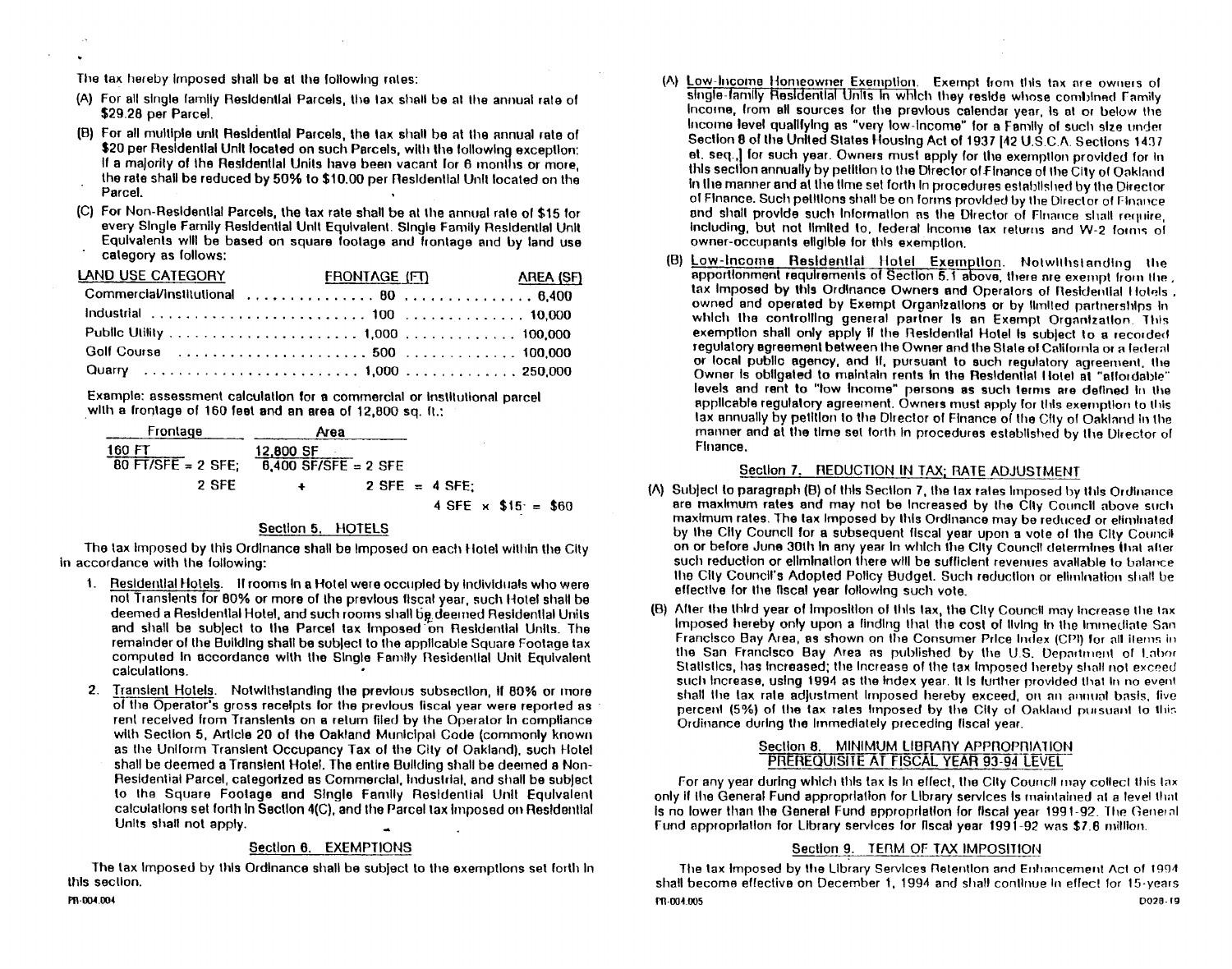ereafter. The ... Imposed by this Ordinance shall be deemed extended for an fditional 15-year period if on or before June 30th of 2009, the City Council submits i ordinance to the voters of the City of Oakland extending this tax, and the voters oprove such extension. The tax imposed by this Ordinance shall remain in full force id effect during the pendency of such election if it is held subsequent to June 30th 2009. In the event that this Ordinance is extended as provided in this section, this rdinance shall be deemed extended for all purposes and such extension shall relate ack to the original passage of this Ordinance and shall not constitute a reimposition the tax imposed by this Ordinance.

#### Section 10. ANNUAL AUDIT

The City Auditor will perform an annual audit to assure accountability and the proper sbursement of the proceeds of this tax in accordance with the objectives stated erein.

#### Section 11. DUTIES OF THE DIRECTOR OF FINANCE: NOTICE OF DECISIONS

It shall be the duty of the Director of Finance to collect and receive all taxes imposed y this Ordinance, and to keep an accurate record thereof.

Said Director of Finance is hereby charged with the enforcement of this Ordinance. xcept as otherwise provided herein, and may prescribe, adopt, and enforce rules and agulations relating to the administration and enforcement of this Ordinance, including rovisions for the re-examination and correction of returns and payments. The Director I Finance may prescribe the extent to which any ruling or regulation shall be applied *illhout* retroactive effect.

Upon disallowing any claims submitted pursuant to Section 15, the Director of inance shall mail written notice thereof to the claimant at his/her address as shown in the Alameda County Assessor's property tax rolls.

#### Section 12. EXAMINATION OF BOOKS, RECORDS, **WITNESSES: PENALTIES**

The Director of Finance, or his/her designee, is hereby authorized to examine issessment rolls, property tax records, records of the Alameda County Recorder and iny other records of the County of Alameda deemed necessary in order to determine ownership of Parcels and computation of the tax imposed by this Ordinance.

The Director of Finance or his/her designee is hereby authorized to examine the books, papers and records of any person subject to the tax imposed by this Ordinance for the purpose of verifying the accuracy of any petition, cialing or return filed and to ascertain the lax due. The Director of Finance, or his/her designee, is hereby authorized to examine any person, under oath, for the purpose of verifying the accuracy of any petition, claim or return filed or to ascertain the tax due under this Ordinance and for this purpose may compel the production of books, papers and records before him/her, whether as parties or witnesses, whenever he/she believes such persons have knowledge of such matters. The refusal of such examination by any person subject to the tax shall be deemed a violation of this Ordinance

#### Section 13. COLLECTION OF TAX; INTEREST AND PENALTIES

The City Council of the City of Oakland is authorized to have the taxes imposed by this Ordinance collected by the County of Alameda In conjunction with the County's collection of property tax revenues for the City of Oakland. In the event that the County of Alameda collects the taxes imposed by this Ordinance, the imposition of penalties, additional fees and interest upon persons who fail to remit any tax imposed by this Ordinance, or who fail to remit any delinquent remittance under this Ordinance, shall be subject to and governed by the rules, regulations, and procedures utilized by the County of Alameda in its collection of property taxes for the City of Oakland and its collection of this additional tax for the City of Oakland,

 $\bar{\mathcal{A}}$ 

In addition to any other penalties otherwise imposed, a one-time penalty at a rate set by the City Council, which in no event shall exceed 25% of the tax due per year, Is hereby imposed by this Ordinance on all taxpayers who fail to timely pay the tax provided by this Ordinance, in addition, interest shall be assessed at the rate of 1% per month on the unpaid tax and the penalty thereon.

Every penalty imposed and such interest as accrues under the provisions of this Ordinance shall become a part of the tax herein required to be paid.

#### Section 14. COLLECTION OF UNPAID TAXES

The amount of any tax, penalty, and interest imposed under the provisions of this Ordinance shall be deemed a debt to the City. Any person owing money under the provisions of this Ordinance shall be liable to an action brought in the name of the City for the recovery for such amount.

#### Section 15. REFUND OF TAX, PENALTY, OR INTEREST PAID MORE THAN ONCE: OR ERRONEOUSLY OR ILLEGALLY COLLECTED

Whenever the amount of any tax, penalty, or Interest Imposed by this Ordinance has been paid more than once, or has been erroneously or illegally collected or received by the City It may be refunded provided a verified claim in writing therefor, stating the specific ground upon which such claim is founded, is filed with the Director of Finance within one (1) year from the date of payment. The claim shall be reviewed by the Director of Finance and shall be made on forms provided by the Director of Finance. If the claim Is approved by the Director of Finance, the excess amount collected or paid may be refunded or may be credited against any amounts then due and payable from the Person from whom it was collected or by whom paid, and the balance may be refunded to such Person, his/her administrators or executors.

#### Section 16. SAVINGS CLAUSE

The provisions of this Ordinance shall not apply to any Person, or to any property as to whom or which it is beyond the power of the City of Oakland to impose the tax herein provided. If any provision, sentence, clause, section or part of this Ordinance Is found to be unconstitutional, lilegal or invalid, such unconstitutionality, illegality, or invalidity shall affect only such provision, sentence, clause, section or part of this Ordinance and shall not affect or impair any of the remaining provisions, sentences, clauses, sections or parts of this Ordinance. It is hereby declared to be the intention of the City of Oakland, that this Ordinance would have been adopted had such unconstitutional, illegal or invalid provision, sentence, clause, section or part thereof not been included herein.

#### Section 17. MISDEMEANOR VIOLATION

Any Person who falls to perform any duty or obligation imposed by this Ordinance shall be quilty of a misdemeanor, and upon conviction thereof, shall be punishable by a fine of not more than \$1,000 or by imprisonment for a period of not more than one vear, or by both such fine and imprisonment.

The penaltles provided in this section are in addition to the several remedies provided in this Ordinance, or as may otherwise be provided by law.

#### Section 18. BOARD OF REVIEW

Any Person dissatisfied with any decision of the Director of Finance adversely affecting the rights or interests of such Person made by the Director of Finance under the authority of this Ordinance, may appeal therefrom in writing to the Business Tax Board of Review (the "Board") within sixty (60) days from the date of mailing such decision by the Director of Finance. All filings with the Board relating to appeals or

PR-004.006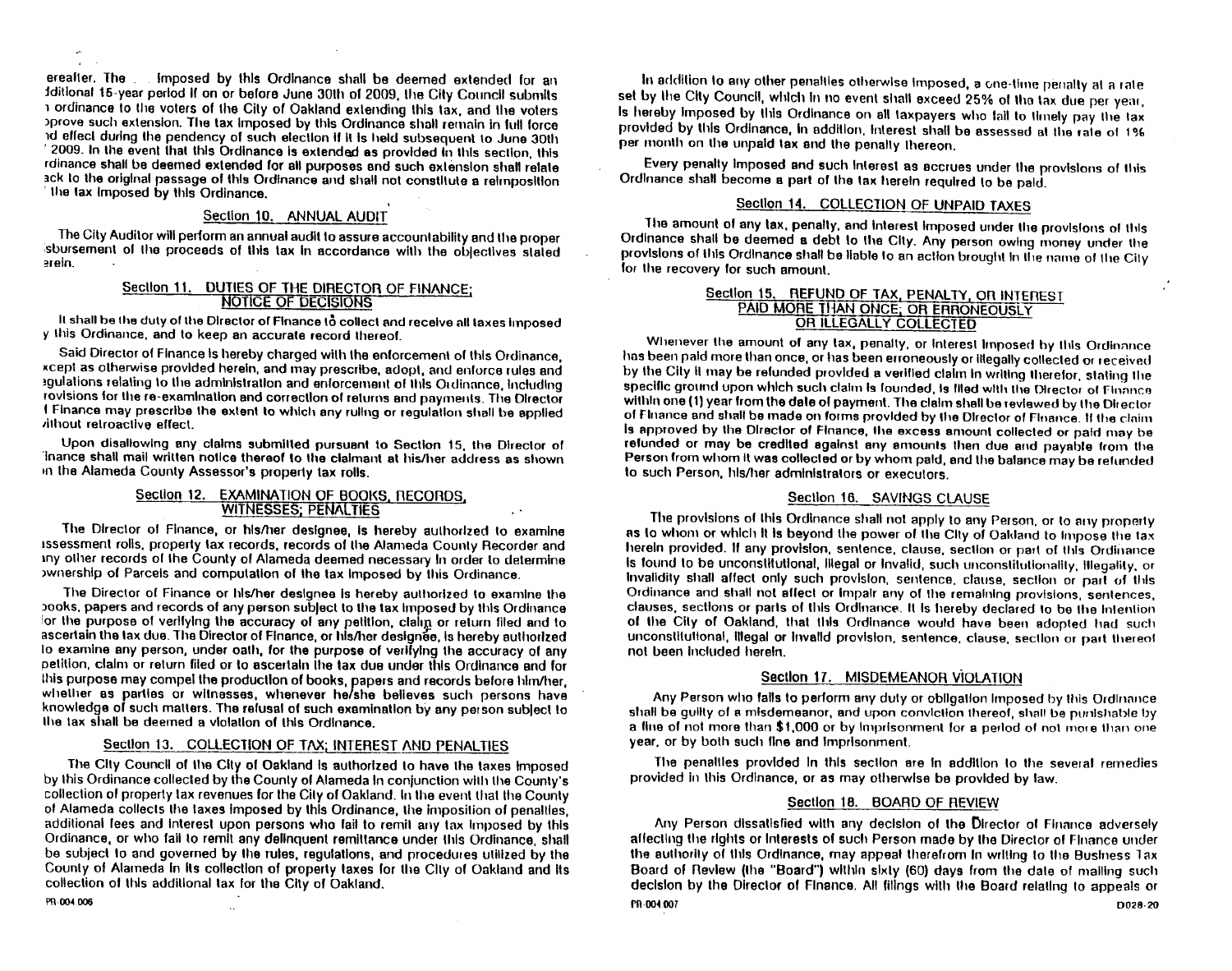otherwise shall be made to the Chairperson of the Business Tax Board of Review in care of the City Manager's Office, One City Hall Plaza, Oakland, CA 94612. The Board may affirm, modify or reverse such decision or dismiss the appeal therefrom, as may be just, and shall prescribe such rules and regulations relating to appeals as it may deem necessary. The Board's decision on appeal will become final upon mailing notice thereof to the Person appealing the Board's decision at such Person's last known address shown on the Library Services Retention and Enhancement Tax Records.

Any tax, penalty or interest found to be owing is due and payable at the time the Board's decision becomes final.

The Board shall approve, modify or disapprove all forms, rules and regulations prescribed by the Director of Finance In administration and enforcement of this tax; such forms, rules and regulations shall be subject to and become effective only on such approval.

All decisions rendered by the Board shall be final, and no further administrative appeal of these decisions is provided or intended.

#### Section 19. REGULATIONS

The City Council is hereby authorized to promulgate such regulations as it shall deem necessary in order to implement the provisions of this Ordinance.

#### Section 20. NO AMENDMENT

This Ordinance may not be amended by action of the City Council without the applicable voter approval.

 $\mu$ 

#### CITY ATTORNEY'S IMPARTIAL ANALYSIS OF MEASURE O

This proposed Ordinance, the "Library Services Retention Act of 1994," would Impose a City-wide special tax to fund City library services. If adopted, the tax would be in effect for fifteen years and it could only be extended upon voter approval. It is estimated that this tax would provide reventies necessary to finance the operation of the City's libraries at a level to permit: (1) neighborhood libraries to remain open 5 days per week; (2) relaining library services at the Main Library 7 days per week; (3) enhancement and expansion of library collections; (4) educational and cultural programs for youth in every library; (5) expansion of programs for literacy, lifelong learning and information technology; and (6) operation of an African-American intiseum and library program. The Ordinance allows the City Council to adjust the annual tax rates by a maximum of 5% after the third year of the tax's implementation, consistent with annual increases in the cost of living in the San Francisco Bay Area. The Ordinance provides an exemption from the tax for low-income homeowners and nonprofit residential hotels. To qualify for the low-income exemption, taxpayers must provide documentation of their income.

The lax is based upon a per parcel rate of \$29.28 for single family residential units. \$20 per unit for multi-unit residential parcels and \$15 per "single lamily equivalent" units for nonresidential parcels, such as industrial and commercial property. The multi-unit residential rate is reduced by 50% to \$10 per unit if the majority of the residential units on such parcel have been vacant at least 6 months. For the different categories of nonresidential property, tax liability is based on a standard measurement determined to be the equivalent of a single family residential unit. This formula is expressed in terms of parcel frontage and area. The tax for such properties is the product of \$15 times the number of "single family equivalents" ("SFE") for the particular nonresidential property. Example: an industrial parcel with a frontage of 80 feet and an area of 6400 square feet is the equivalent of one single family unit (1 SFE); another industrial parcel with a frontage of 160 feet (computed as 2 SFEs, as  $160 + 80 = 2$ ) and an area of 19,200 square feet (computed as 3 SFEs, as  $19,200 + 6400 = 3$ ) would pay tax of \$75. Thus, 2 SFEs + 3 SFEs = 5 SFEs and such 5 SFEs x the nonresidential lax rate of \$15 = \$75.

The tax is estimated to generate approximately \$4,079,344 in revenues, before allowable exemptions and county collection fees, during each of the first three fiscal years.

Ordinances adopted by the voters for special taxes similar to this proposed ordinance have been upheld by the California Supreme Court.

s/Jayne W. Williams **Cliv Attorney**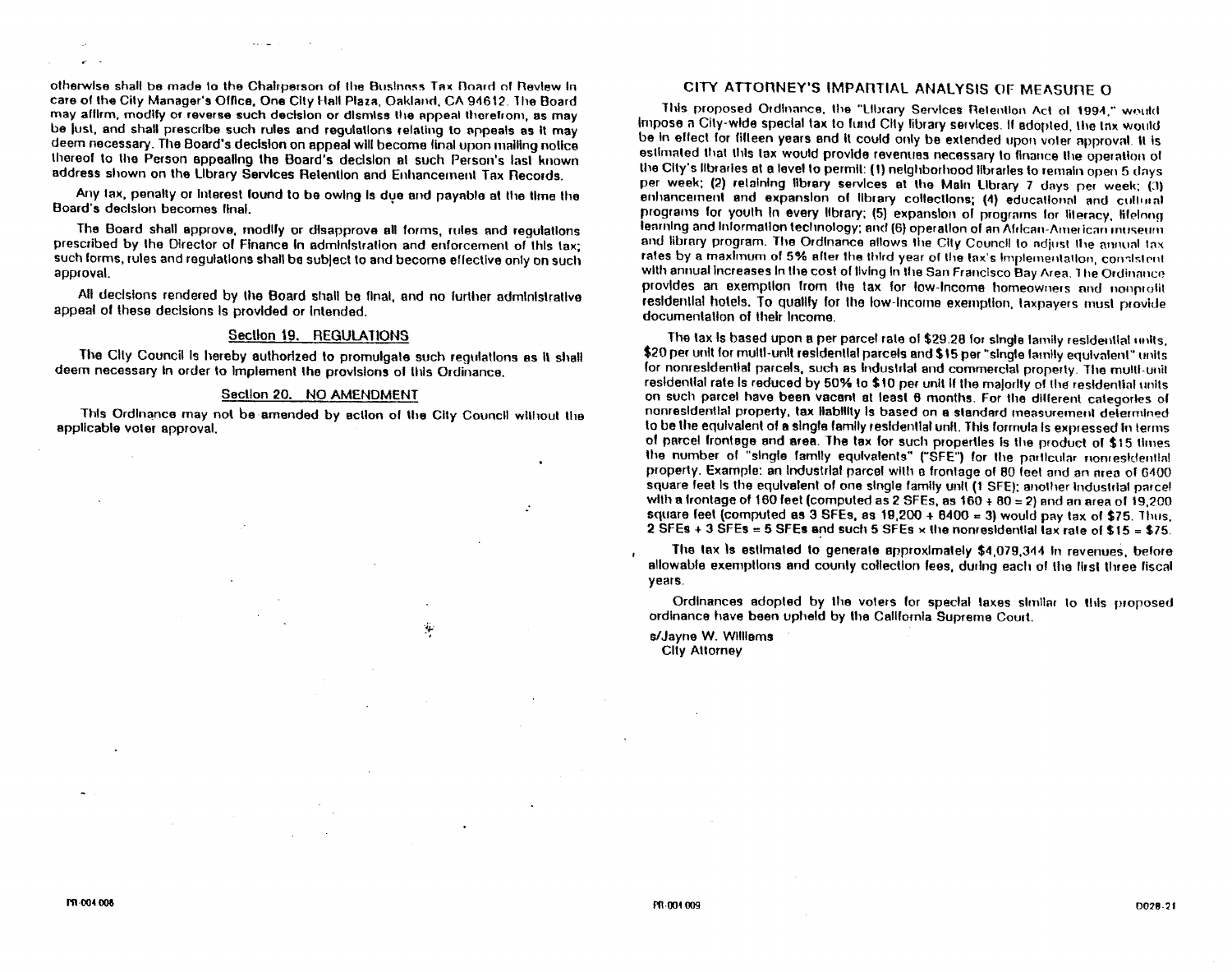#### JITOR'S FINANCIAL ANALYSIS OF MEASURE O **CITY**

#### **ISCAL EFFECT**

his measure will not increase the City expenditures which are paid out of the General und. All costs directly related to the implementation of this measure will be paid out I the proceeds of this library parcel tax, as shown below:

| <b>Estimated Receipts Excluding Penalties and Interest</b><br>Deduct: Exemptions $(5,000 \times $29.28)$ | \$4,079,344<br>(146, 400) |
|----------------------------------------------------------------------------------------------------------|---------------------------|
| County Collection Fee (1.7%)                                                                             | (69, 350)                 |
| Available                                                                                                | \$3,863,594               |
| <b>First Year Spending Plan:</b>                                                                         |                           |
| Office of Finance-Staff and Operating Costs                                                              | S<br>56,078               |
| Office of General Services-Custodial Services and Utilities                                              | 216,700                   |
| Library Objectives:                                                                                      |                           |
| Branch Librarles-Open 5 Days Per Week                                                                    | 874,602                   |
| Main Library-Open 7 Days Per Week,                                                                       |                           |
| <b>Citywide Reference and Technical Services</b>                                                         | 1,198,033                 |
| <b>Expand Book Collections</b>                                                                           | 500,000                   |
| Youth Programs                                                                                           | 592,925                   |
| Literacy, Lifelong Learning, Technology                                                                  | 150,000                   |
| Alrican-American Museum and Library                                                                      | 275,256                   |
| Total                                                                                                    | \$3.863.594               |

#### **RESTRICTIONS**

- 1. This tax may not be collected if the General Fund appropriation for the Library budget is less than \$7.8 million, the 1991-92 General Fund appropriation for the Library.
- 2. The proceeds of this tax may only be used in accordance with the objectives described in the spending plan above. Allocation of funds among the objectives may vary according to the community's changing priorities.
- 3. Unspent funds at the end of a fiscal year will be carried over to the following year. to be spent only in accordance with the stipulations of this measure.

#### **ACCOUNTABILITY TO TAXPAYERS**

City Council; Will establish a "Library Services Retention and Enhancement Fund", In which all revenues and expenditures pertaining to this measure will be recorded by the Office of Finance.

Office of Finance: Will administer and enforce the collection of revenues pertaining to this measure.

City Auditor; Will ennually audit the expenditures paid from this "Fund" to ensure compliance with the approved spending plan.

Library Advisory Commission: Will provide citizen input and feedback regarding Library services and needs.

#### **ADDITIONAL INFORMATION**

Increase in Tax: There shall be no increase in the first three years of imposition of this tax. After the third year, Council may increase the tax rates no more than 5% over the preceding year's rates unless the Consumer Price Index has increased at a greater rate. using 1994 as the base year.

Decrease In Or Elimination of Tax: Council may vote to decrease or enninate the tax for a subsequent fiscal year on or before June 30 In any year if Council determines that there will be sufficient revenues to balance the City's Adopted Policy Budget if this tax were to be decreased or eliminated.

Term of Tax Imposition: Tax is to become effective December 1, 1994 and continue In ellect for 15 years thereafter.

Extension of Term: The term of tax imposition will be extended an additional 15 years If on or before June 30, 2009, Council submits an ordinance to the Oakland voters to extend this tax for an additional 15 years and voters so approve.

s/Norma No Lau **City Auditor** 

#### ARGUMENT IN FAVOR OF MEASURE O

Oakland children, seniors and residents deserve a quality library system. A vote for Measure O Is a vote for children's education and literacy.

Measure O will allow Oakland's libraries to maintain current services. In addition Measure O will:

- Keep the main library open 7 days a week and neighborhood libraries open a minimum of 5 days a week.
- Provide after-school programs for youth in every library.
- Provide full children's services in every library.
- Expand the library's literacy program which teaches Oakland residents to read.
- Operate an African American museum and educational program.
- Provide librarians and staff for the new Rockridge and Asian branch libraries.

City budget cuts have forced our libraries to cut hours and programs for youth and seniors. Neighborhood libraries are already functioning with limited hours and personnel, which means reduced services to children, literacy students, business people and residents. To stop further cuts in services, the libraries need additional funding which the City and State cannot provide.

The Library Advisory Commission, composed of Oakland residents, will be responsible for reviewing expenditures to ensure that funds are spent properly. Funds from Measure O are supplementary, and are to be used to enhance and improve existing library programs.

A yes vote for Measure O is a vote for our children and our community. Please support Oakland's libraries in its effort to provide a brighter future for all Oakland residents.

| s/Ellhu Harris, Mayor,   | s/Terry Preston, President,              |
|--------------------------|------------------------------------------|
| City of Oakland          | <b>Friends of Oakland Public Library</b> |
| s/Shella Jordan          | s/Roland Smith                           |
| Councilmember District 1 | <b>CPA - Small Business Owner</b>        |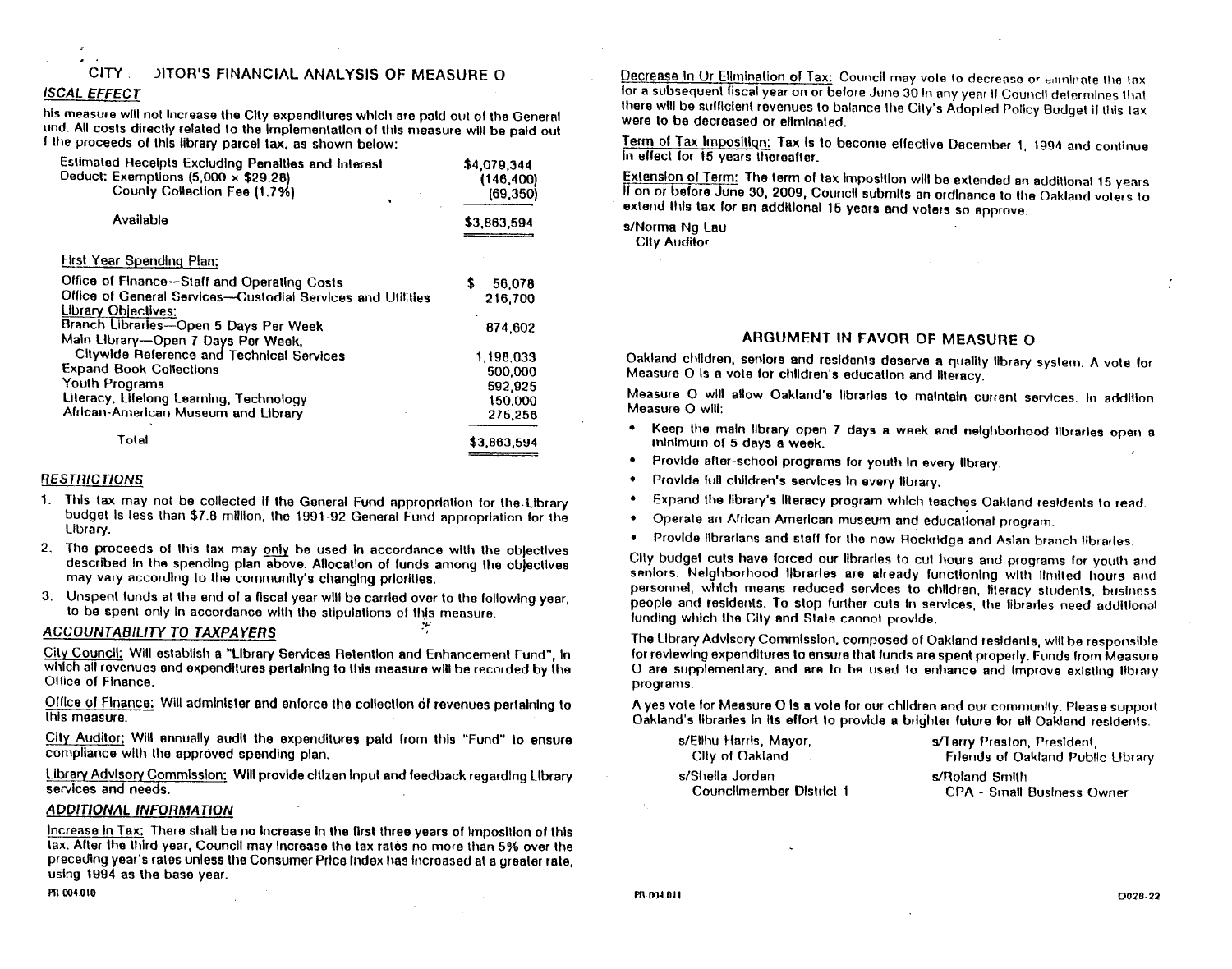#### RE. ITAL TO ARGUMENT IN FAVOR OF MEASURE O

Continued cries of "budget cuts" are simply distortions! The ilibrary department yas budgeted at \$9,728,339 this fiscal year. Last year it was \$9,680.517, and the year before the Library spent \$8,833,498. THAT'S NEARLY A MILLION DOLLAR INCREASE N THREE YEARS! NOT A "REDUCTION," AN INCREASE! The number of authorized amployees this year is 166, last year it was 161. Where's the reduction?

#### **OAKLAND VOTERS SAID "NO" IN 19921**

We defeated virtually the same measure, but the politicians aren't listening. Their only change was to cynically revise the single-family home rate from \$30 to \$29.28.

THIS IS REALLY ABOUT PAYING TWICE FOR THE SAME SERVICES!

Measure O sets the Library apart from essential City departments, with a GUARANTEED budget of \$7.8-million from general funds, plus \$4-million from this parcel tax --- far more than just "retention of services." A non-elected board would determine spending of that \$4-million, not our elected representatives! And, the City Council would lose policy decision over \$7.8-million of the general fund. WE WILL CONTINUE TO PAY for Library services from property, sales and other taxes - THEN WE WILL PAY AGAIN FROM THE ADDED PARCEL TAXI People in Rockridge who are paying a \$25 Mello-Roos parcel tax will pay three timest

A highly cost-effective Library reorganization proposed by a former Director was shot-down because each Councilmember demanded branches is his/her district, even If under-used.

#### NO NEW TAXESI NO ON MEASURE OI

s/Arthur B. Geen **Execulive Vice President** Alameda County Taxpayers Association, Inc.

#### ANGUMENT AGAINST MEASURE O

This Measure is NOT about "Library Services Retention." It's about SIPHONING MORE DOLLARS OUT OF TAXPAYERS' POCKETS! A LOT of dollars - over \$60-MILLION during the 15-year life of this parcel taxt

Look at your PROPERTY TAX BILL - beside the usual tax, you're slapped with LANDSCAPING AND LIGHTING ASSESSMENTS, a CITY PENSION FUND lax, and a flock of others! Look at your UTILITY BILLS and see the Clty's 7.5 percent UTILITY USER lax on telephone, gas and electric, Look at your GARBAGF BILL and count the CITY FEES. Look at your WATER BILL with its OUTRAGEOUS CITY CHARGES!

They think they're fooling us, spreading around these taxes and lees, but we recognize what the free-spending City of Oakland, with its top-heavy administration, Is dolnot

According to their own budget document, All Funds spending was \$371.53-MILLION in 1989-90; \$497.78-MILLION in 1992-93; and \$520.49-MILLION for this fiscal year - yet they cry "deficit."

The Library spent \$8,016,004 in 1989-90; \$9,660,517 in 1992-93 and will spend \$9.728.339 this fiscal year. It was authorized 161 employees last year, 166 this year. WHERE ARE THE SO-CALLED REDUCTIONS?

#### SO, WHAT IS THIS MEASURE ALL ABOUT?

It sets one department above all others, with a guaranteed budget. Even if Police, Fire, Parks and other services are cut, this one department can spend and spend! That's BAD GOVERNMENT, BUDGET ANARACHY, and leaves Oakland taxpayers with an unequal distribution of their tax dollars) The Library system deserves an equitable share of City revenues -- but so do other essential services!

#### **ENOUGH IS ENOUGH!**

Oakland voters DEFEATED this same TAX AND SPEND SCAM in 1992. That should have ended it!

Send the City Council a resounding message - NO NEW TAXES!

#### **VOTE NO ON MEASURE OI**

s/Arthur B. Geen, Executive Vice President Alameda County Taxpayers Association, Inc.